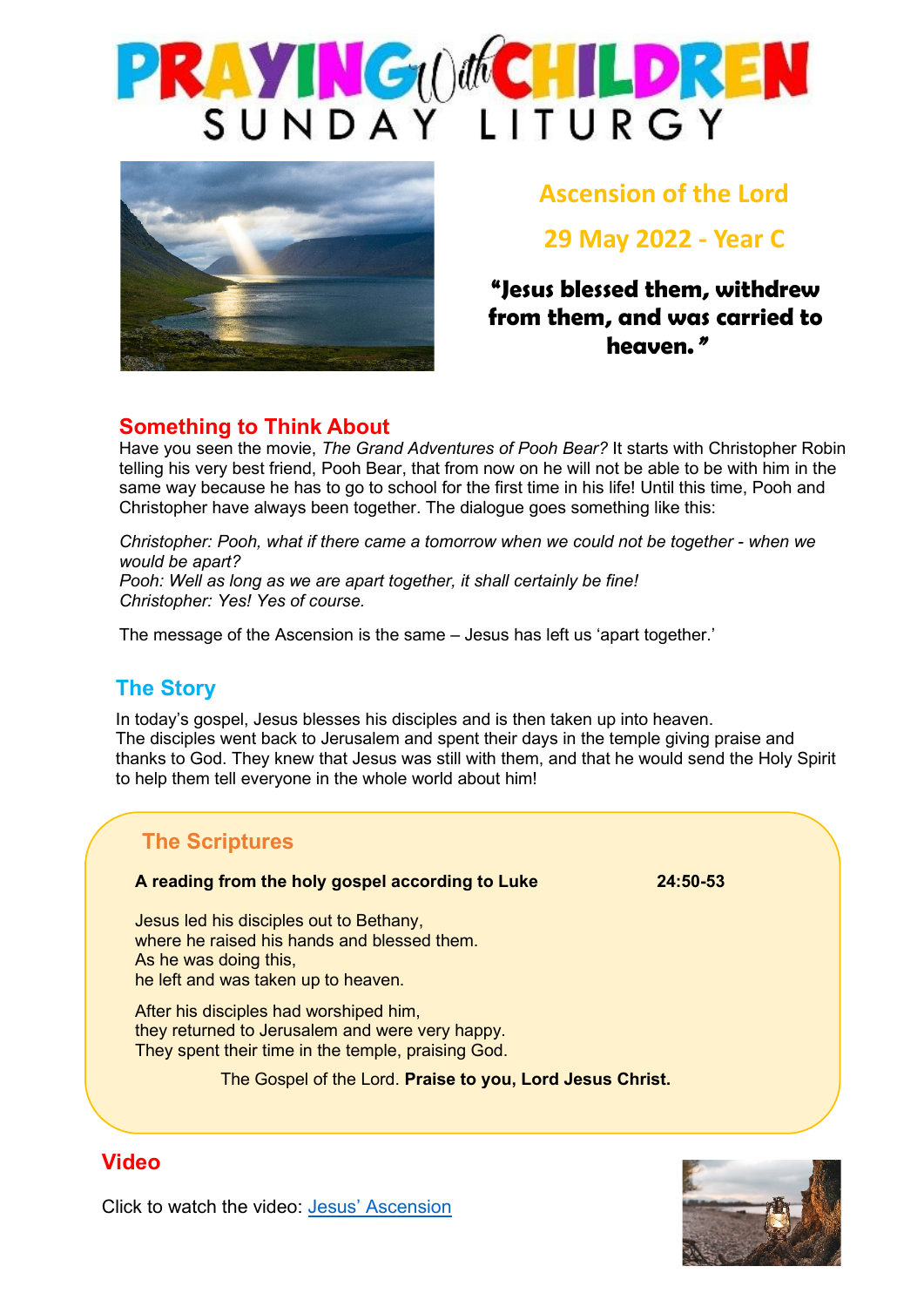### **Group Discussion**

Jesus is still with us! And there is still work to be done. We are braver than we believe and stronger than we seem and smarter than we think! And Jesus will always, always, always be with us. Jesus told us that 'the Holy Spirit will come upon you and give you power.'

What do you think you could ask the Holy Spirit to help you with?

# **Praying For Others**

*Leader:* Trusting in God's love and encouragement, we pray for the needs of the world. *Reader 1:* For people who love like Jesus. Lord, hear us. **All: Lord, hear our prayer.** *Reader 2:* For wisdom to understand what it means to know God. Lord, hear us. **All: Lord, hear our prayer.** *Reader 3:* For hope to share with others. Lord, hear us. **All: Lord, hear our prayer.** *Reader 4:* For trust that the Holy Spirit will help us when we are in need. Lord, hear us. **All: Lord, hear our prayer.** *Reader 5:* For blessings and strength to live and love as Jesus taught us to. Lord, hear us. **All: Lord, hear our prayer.** *Invite the children to pray for their own special intentions.* **All: Lord hear our prayer.** *Leader:* Loving God, listen to our prayers in the name of the risen Jesus. **All: Amen.**

### **Prayer**



Lord Jesus, Thank you for staying close to us. Bless us and keep us safe in our work and play this week. Amen.

### **Group Activity**

### **Jesus and Us – Apart Together**

*You will need: a worksheet for each child, and coloured markers or coloured pencils.*

Think about the things in your life that remind you that Jesus is always with you.

Can you think of three different things? It might be a special person who loves you, or the beauty of creation, or the comfort of your warm bed.

Try and think of three things and draw one in each of the clouds on the worksheet.



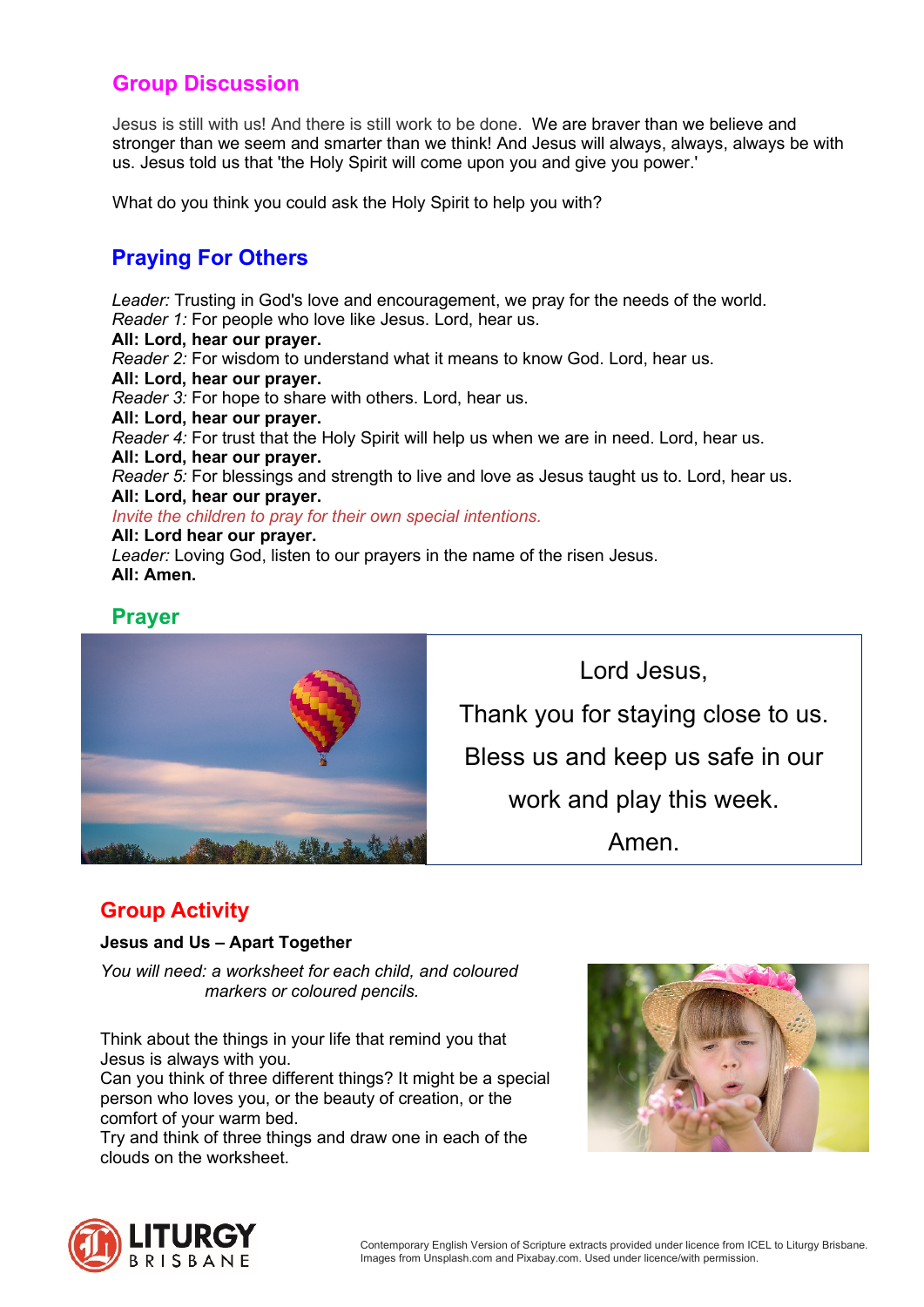